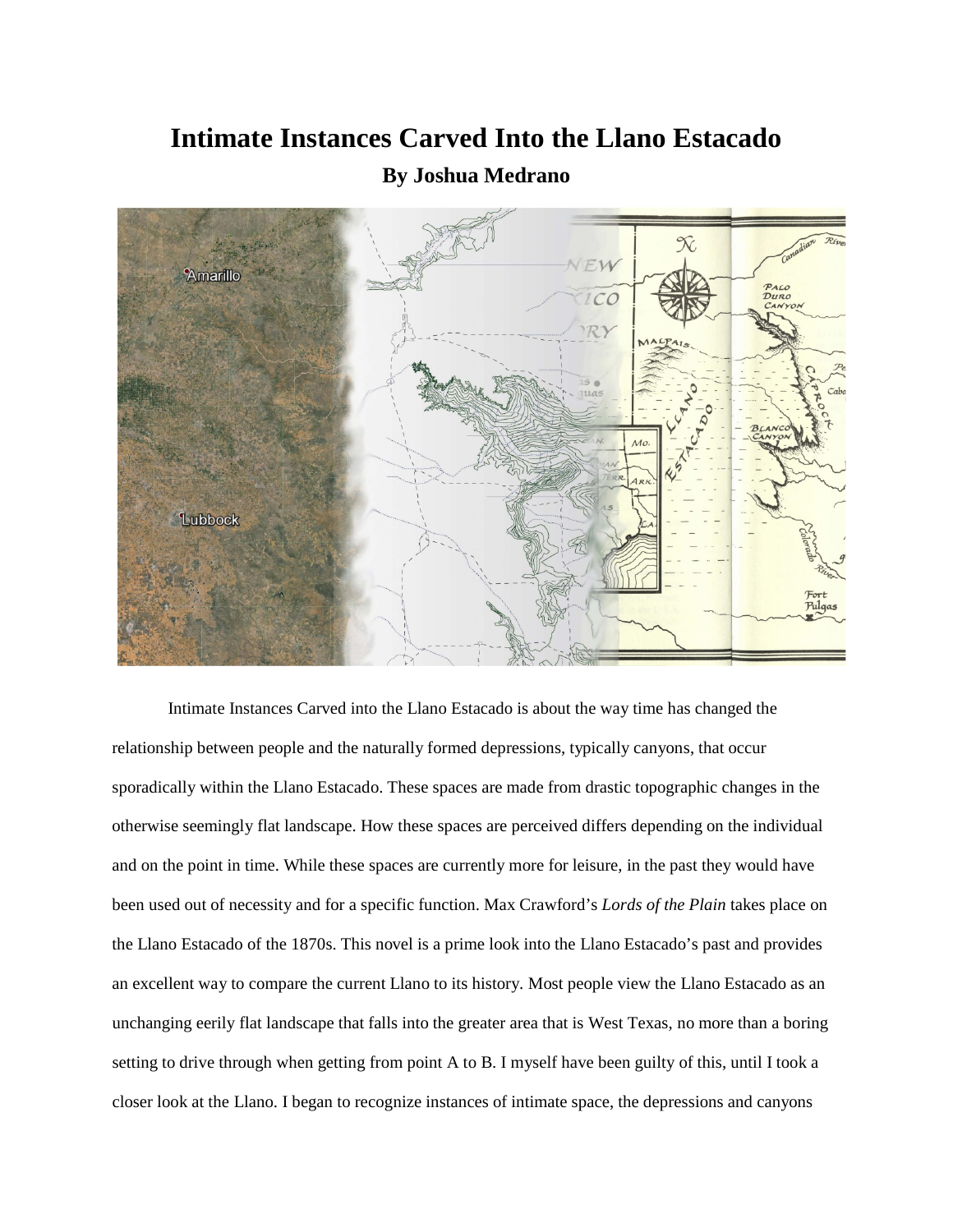that provide the Llano character. One might even view this as naturally occurring architecture that passing visitors can appropriate a program or purpose to. Crawford addresses the element of the apparently flat yet vast landscape many times over in *Lords of the Plain*, such as when natives describe the Llano as a place from which "god [himself has] removed all things that were once there, and … left the earth there as it was before man and beast came onto it." But as evident in the map on the novel's endpapers, and later in the novel itself, the canyon spaces are a vital characteristic in the Llano, as powerful an element as the flat plains. The Canadian River is now a place for recreation and retreat: a nice afternoon for family and

friends in the area, a place for locals to bring all terrain vehicles, a place for secluded firearm practice, and other leisurely activities. However, in the past areas like this were used out of necessity rather than pleasure. This would often be the only source of water for miles, as well as a path for navigation, both vital for people



traveling on foot or horseback. This place would also become a much needed break from the seemingly never-ending sea of land that makes up the Llano. This break would be the saving grace to people that might lose their sanity to an expanding landscape. Many people, especially locals living in the Llano, consider exploring the canyon spaces to be a fun pastime. They use the space as a retreat. Friends and family travel to these places and use these breaks and cavities in the land as a way to gain some privacy for activities such as cookouts and gatherings. In the past when settlers or explorers, such as the men and women in Crawford's novel, came upon these spaces they did not view them as a place of retreat but rather as crucial shelter from storms or as a place of tactical advantage in the war against the natives. When used strategically these canyon spaces could turn the tide in battle.